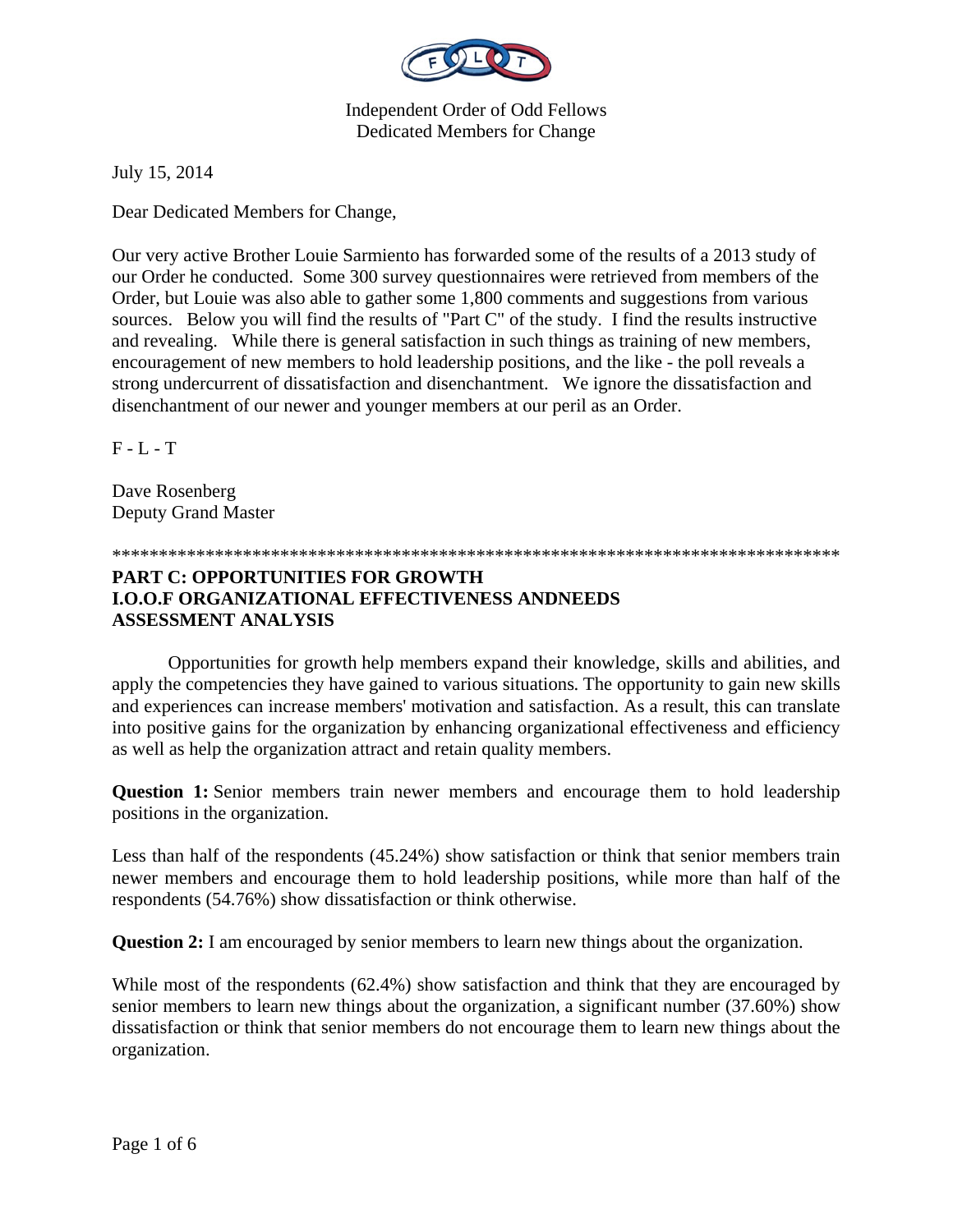

**Question 3:** Senior members are actively involved and interested in my development and advancement as a member of this organization.

Three out of every five of the respondents (59.58%) show satisfaction and think that senior members are actively involved and interested in my development and advancement as a member of this organization, while two out of five of the respondents (40.42%) show dissatisfaction or think that senior members are not actively involved.

**Question 4:** The organization gives me opportunities to learn new things.

A substantial majority of the respondents (69.50%) show satisfaction or think that theorganization gives them opportunities to learn new things, but almost one-third of the respondents (30.51%) show dissatisfaction or think that the organization does not give them opportunities to learn new things.

**Question 5:** Being a member of this organization is challenging, stimulating and rewarding.

More than three quarters (77.31%) show satisfaction or think that being a member of this organization is challenging, stimulating and rewarding, yet almost a quarter of the respondents (22.69%) show dissatisfaction and think that being a member is not challenging, stimulating and rewarding.

## **Recommendations:**

Membership in I.O.O.F seems to be perceived by 77.32% of the respondents as challenging, stimulating and rewarding. This can mean both positive and negative challenges within the I.O.O.F. The four other aspects under this category such as membership training by senior members (45.24%), encouragement to learn new things (62.4%), senior member involvement in the development of new members (59.58%), and opportunities to learn new things (69.50%) DID NOT reach at least 75% satisfaction rating. It is recommended that I.O.O.F:

- **Formulate a succession plan and adopt term limits** this is to provide newer members the opportunity to lead and be involved with I.O.O.F. and, at the same time, avoid senior members from being burn-out. This will not only increase the chances of retaining newer and more members but will allow fresher ideas to come into decision-making.
- **Develop a "new member" mentoring process** it is important that new members learn all the history, system and processes within the organization of the I.O.O.F. Members who do not understand and know much about I.O.O.F tend to leave or will not be that involved. The new Membership Handbook is a helpful tool in educating members.
- **Consider changing date and time of meetings** Many of our lodges meet at the same date and time as they meet over 80 to 100 years ago. People of today work longer hours and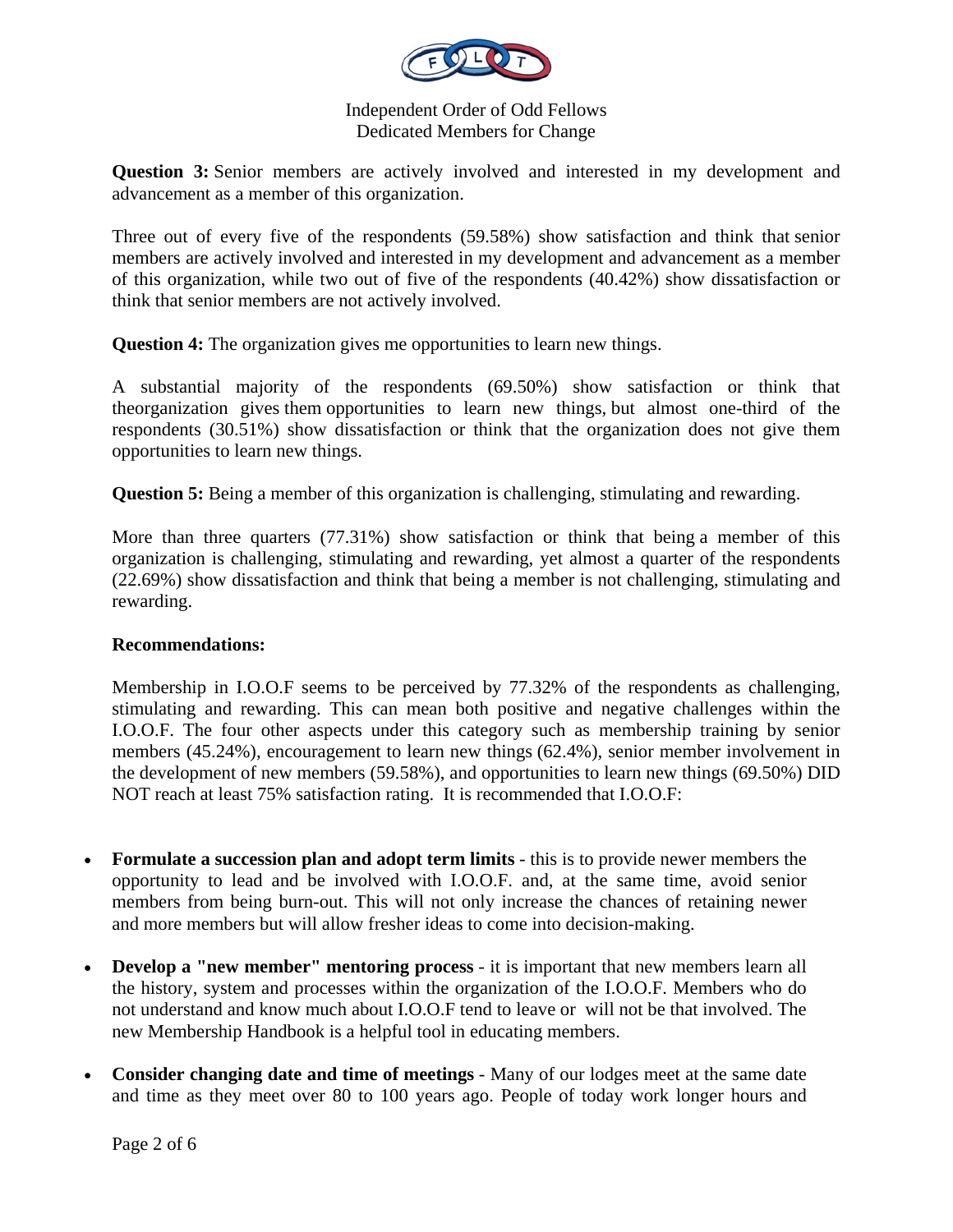

usually have the weekends as free time. Adjusting or moving meeting dates to weekends may encourage working members from attending and joining the I.O.O.F.

 **Adopt a new management paradigm** - The case of membership decline in ghd I.O.O.F, besides other reasons, involves a case of an inter-generational gap or conflict. Senior members need to be aware that when there are younger generations there must come a new approach in doing things. The old management paradigm focuses on ensuring "order", "control", "authority" and "seniority" in an organization or company. This is the paradigm that most of our Lodges, Grand Lodges and Sovereign Grand Lodge still follow. Thus, a number of those in office (but not all) may be focused on codes, laws and titles to ensure "order" and "control". Today, one can easily be turned-off if they encounter officers following this old management paradigm. Nowadays, the new management paradigm is focused on creating change, initiating strategies, empowering people, and launching processes. According to management and leadership experts, the task of leaders today is to influence and encourage, NOT FORCE, others to attain organizational goals. In other words, the new management places a premium on leadership - people admire and follow leaders who deviate from traditional bureaucracy - those leaders who give more importance to people over procedures, codes, protocols and titles. Those leaders who do not think that they are the boss but rather act as servants of the people. People today want people who do not use their title or position as a source of power or authority over others.

# **Opportunities for growth Comments/Suggestions:**

#294: Better use of our younger members

#292: Push for younger new members. Think outside the box. Just because someone looks different from other members does not make them unworthy. Stress for current members to wear swag or flare. Every time I wear my new IOOF 80 ball cap somebody ask about it.

#289: My lodge is small and this is one of our problems, but the state and natl organizations should at least have printed materials.

#187: Same people running the show and do not want to pass it on to new members.

#185: Younger members respect older members but where missing the boat in our meetings. Members are assigned to committees but very seldom hear a report from any of them. Most are oblivious that there even in a committee.

#179: Senior members also need to be aware that with new blood comes a new approach in doing things ie. how minutes are taken and presented. With new blood also comes the question of "why do we......." and a lot of times "because it's always done like that" or "that's by GL or SGL tells us" isn't a good enough answer. We are lucky in our Lodge to have senior members that want to see the new members grow and take on responsibility so they can sit back and enjoy.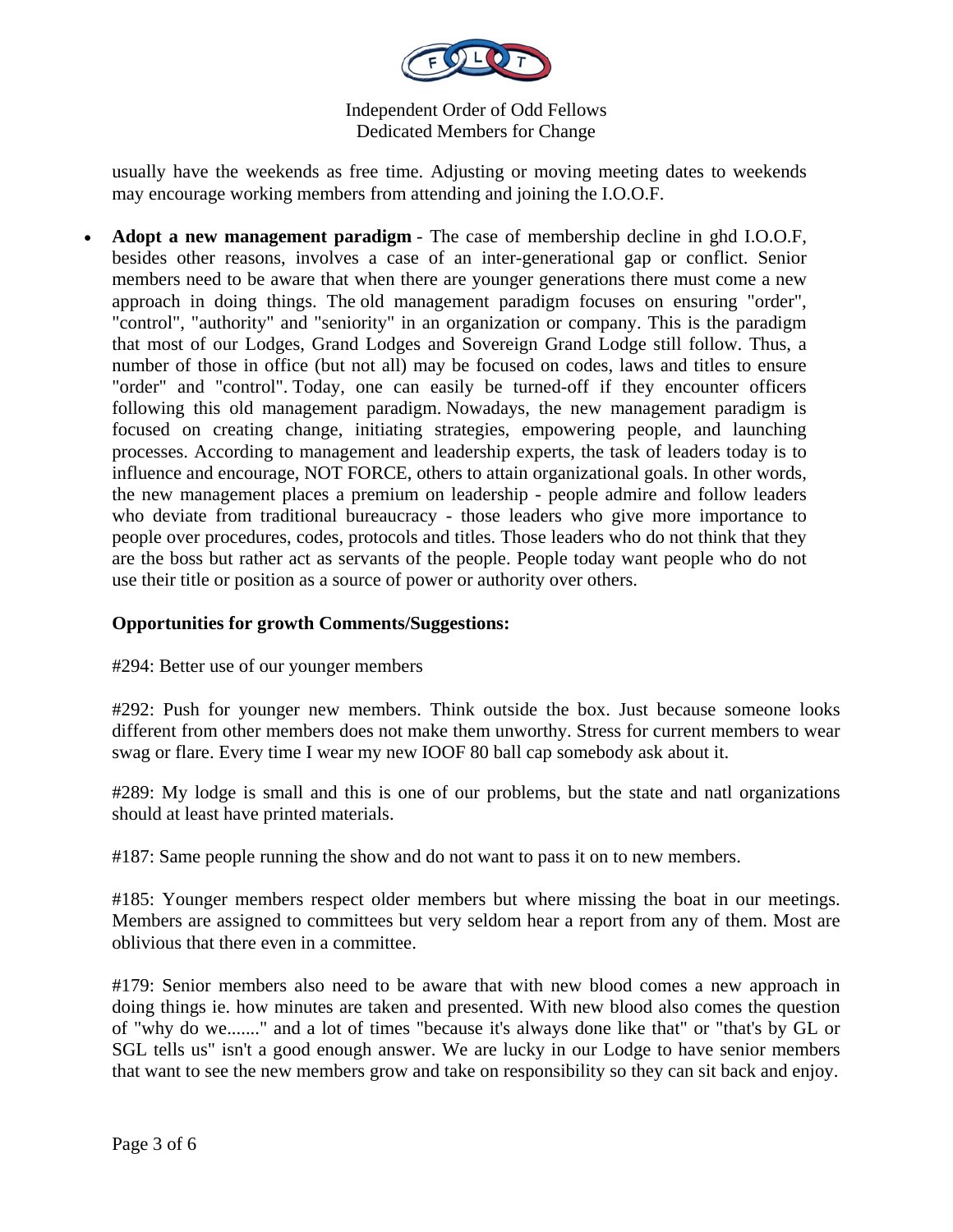

#178: Find out what young people want in a group and provide it to them at the same time getting more of the elder members something to stay involved for.

#175: Make personal growth the center of attention for all members and make it simple... The Order is bound by a complex web of rules and traditional understandings that actually confine personal growth (and thereby organizational growth). There is a major difference between limiting the options for action by defining the detailed protocols for each possible action (something that Odd Fellows do well, it seems)... and defining the general guidelines by which to identify need and to take action to address such need. Moses made it easy: Do anything you wish to make a better life but just do not violate these ten commandments. Compare that to the rules we create in the Order and "civil society" these days. We do need to obey our laws and follow our faith but we do not need the rules or the limits on personal actions performed in true and genuine FL&T. We only need to understand each mission we encounter in life, as an Order member or in any role we play, and to know that Odd Fellowship will guide each member of the Order to cooperate as a team to accomplish that mission... And find the next mission needing our attention...

#171: It should be the goal of the Lodges to promote personal growth by encouraging members to rotate through different positions and officer slots. This has been the case in the Lodge I attend. The problem with other lodges is that they have the same people rotating as officers while the newer members stand by the side. This results to newer members no longer attending meetings or losing interest.

#168: I think these things are all mostly true, but we still do too much during working hours at the Grand and Sovereign level - which leaves younger (<65) members unable to participate fully because of their need to be at their jobs. If we want to bring in younger members, encourage them to take an active role and serve as leaders, then we need to adjust how we operate to make their participation practical.

#97: Sovereign Grand Lodge, Grand Lodge and lodges should start making a succession plan. Lodges should push finding members aging 50 or below for officers. Sovereign Grand Lodge and Grand Lodges should find people aging 60 or below for officers. Also, those serving more than 5 years or more as Grand Lodge officer or SGL rep should be replaced by a new and younger member.

#87: Senior Member needs to support new members.

#75: There is a need for mentoring program for new members from senior members.

#64: Have grand lodge stop the witch hunt. If they have questions. Ask it.

#61: Stay true to the traditions and Ritual work and do both with young Brothers. I am lucky to be in a Lodge that has a young membership that is active and growing because we (older members) listen to them.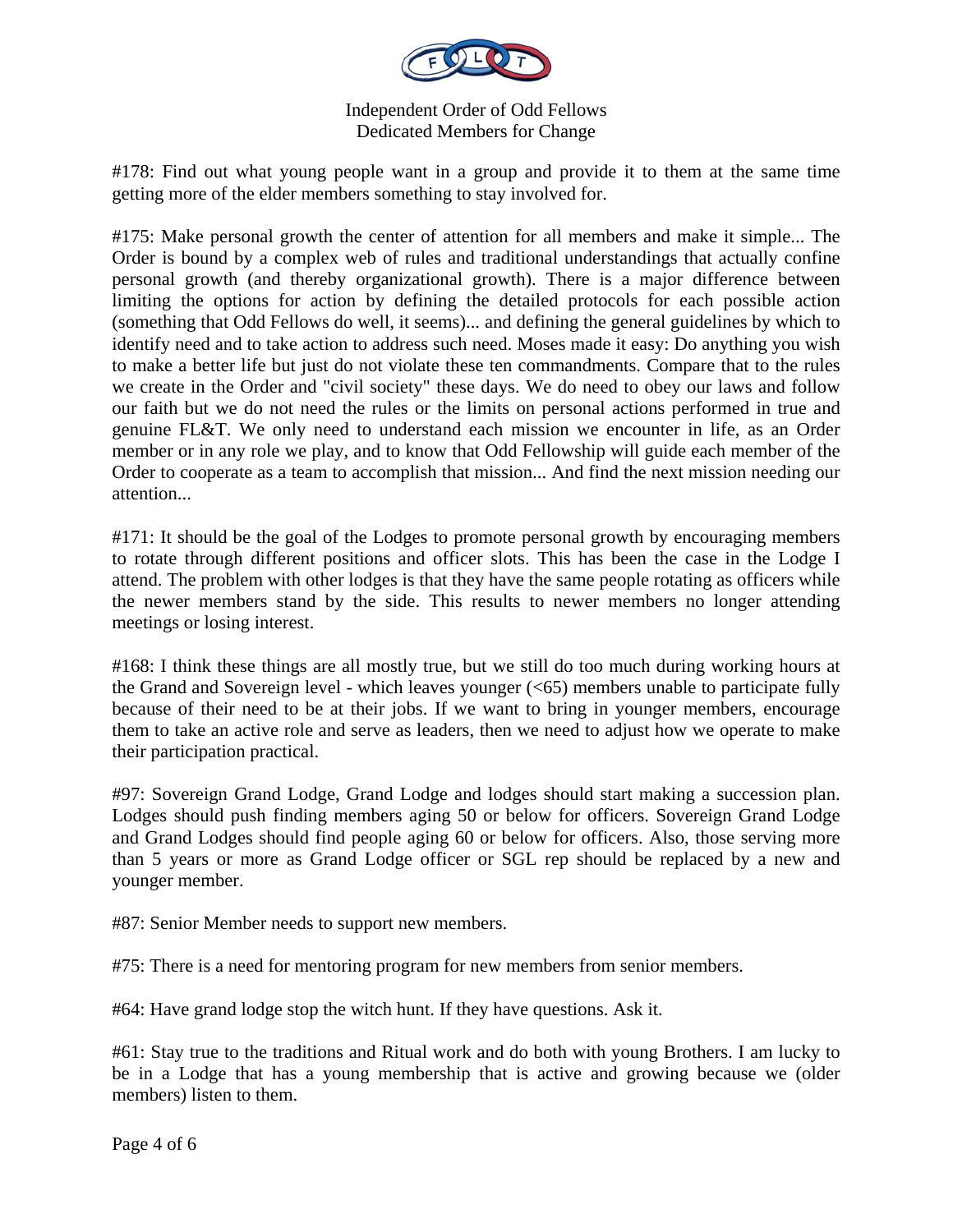

#60: I must say I am lucky my father has been a member for over 50 years as well as my grandfather was, so I have grown up around the order. When I did finally join 5 years, I have been taught how to lead and pushed to greater heights in the order than I ever thought I could achieve I am NG of my lodge and CP of my encampment. We need to keep this level of encouragement for all members, I have been doing that with all of our newer members and I am glad to hear them say they would like to advance through the chairs and take bigger roles in the order.

#56: By being a possible "senior" member I remember when I first joined - the senior members then were unwilling to try new things and I don't see that changing now.

#53: I am a senior member, 70 years old, and my experience has been mixed in seeing members my age and older helping new members. Some lodges have men and women who either don't know how to help or are afraid to help because they feel younger members will "take over" their lodge. Like many our age they are afraid of change. Lodge is comfortable for them and they don't want the comfort to leave.

#49: Train our SGL Reps to be more receptive to new ideas. Even our own reps in California are closed minded. This way of thinking is destroying our Order. I can recite our Ritual better than any member I know. I can stand up to the "good 'ol boys" on any ritual matter; however, unless they are willing to change, we shall die.

#41: 5 years ago I would have disagreed with most of these statements because the Grand Lodge was so closed minded and did not allow younger blood to take active part.

#31: If there were more people working for our common goal we would be great. Rebekah's in Michigan are great but can only do so much. We need more people involved.

#23: Individually, yes I feel my senior members that surround me are willing to help and advance things, but overall I do not see that. Majority seem to not want younger members to take active parts.

#20: There is too much focus on the needs of the senior members and very little on new members. Celebrate a new members 1st year as much or more than a members $\hat{a} \in M$  25th year.

#18: There are far too many members who are so old they can't be taught new tricks. How about term limits? Something to pry their fingers off the neck and allow new blood flow again.

#15: The senior members talk a good talk of wanting younger members to advance but we see it over and over that when they do try and advance the senior member goes into overtime to destroy the person so the senior members can still stay in their positions and control decisionmaking.